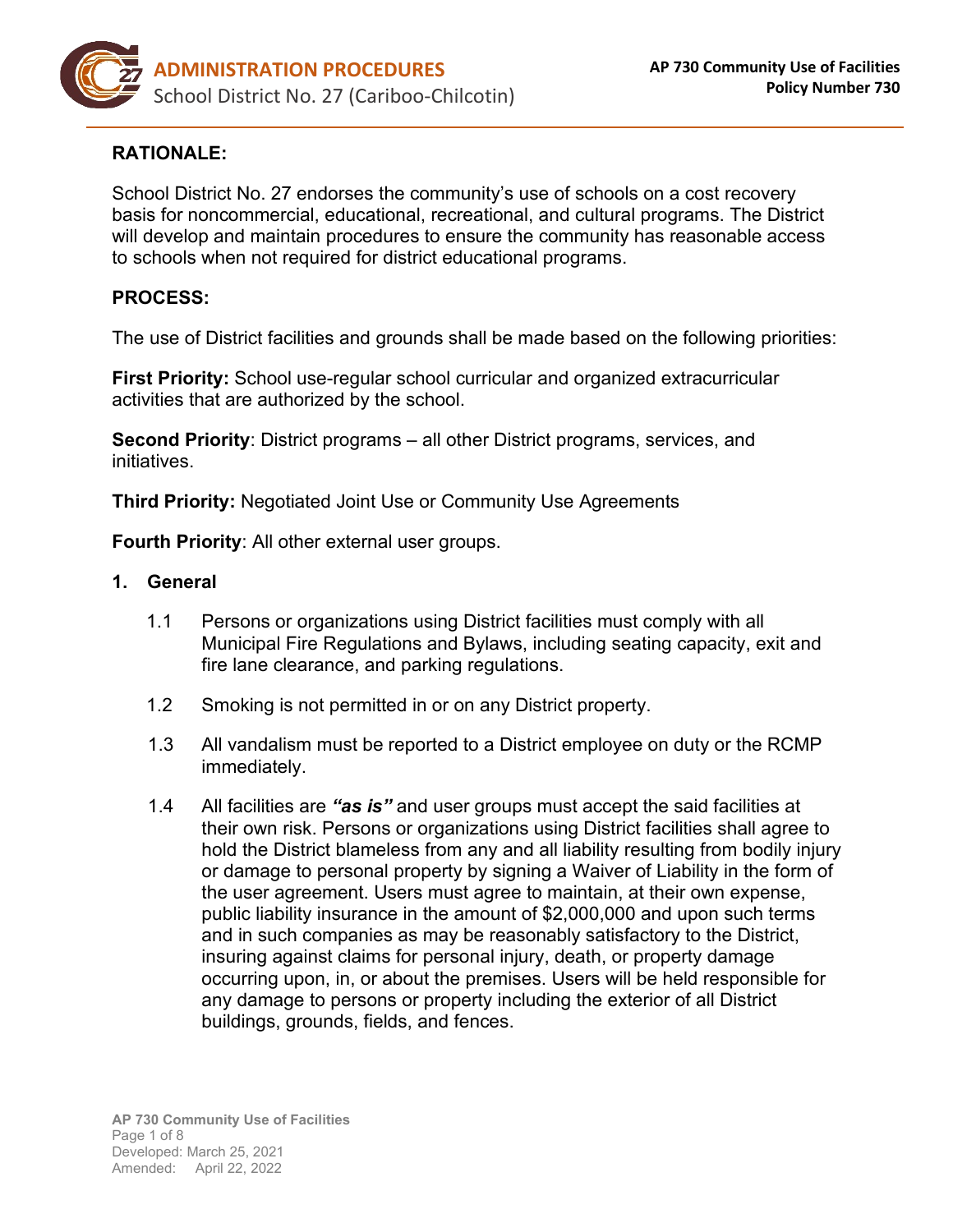

- 1.5 No alcoholic beverages shall be brought to, or consumed, in or on school buildings/grounds, without prior approval of the Secretary-Treasurer; refer to AP740 Alcohol on School Property.
- 1.6 All groups using District facilities or playing fields shall provide adequate adult supervision to be responsible for the admission, actions, and behaviour of all participants and/or spectators. It is the responsibility of the supervisor(s) to confine participants and spectators to the area indicated on the terms of agreement. The District reserves the right to evaluate supervision. The supervisor must:
	- 1.6.1 Enforce all District procedures concerning the use of District facilities and playfields.
	- 1.6.2 Supervise entrance and adjacent area to prevent unauthorized persons from entering the building.
	- 1.6.3 Limit activities and participants to the area assigned to the group.
	- 1.6.4 Ensure that specified days and times are adhered to as stated on the Community Use of Facilities Application Form.
- 1.7 The District may require the attendance of a custodian to ensure user groups comply with the above conditions when using District buildings. The cost of the custodian's time may be added to the user fees. Custodial staff my or may not be in attendance during scheduled use.
- 1.8 Persons attending any function in a District facility must obey all reasonable directions of the District employee in charge of the school building. Profane or insulting language shall not be permitted.
- 1.9 Persons or organizations using District facilities are to ensure all requirements such as bleachers, chairs, etc. are specified when requesting a booking.
- 1.10 The time allotment indicated on the user agreement will allow time for setup/take down, changing.
- 1.11 The District reserves the right to cancel or revoke any user agreement at any time with or without cause and no claim may be made against the District for damages or reimbursement due to any loss, damage or expense except for user fees already paid. In the case of a labour dispute, strike, or lockout resulting in the closure of schools, all community use bookings will be suspended.
- 1.12 The District is not responsible for any property left or lost on school premises.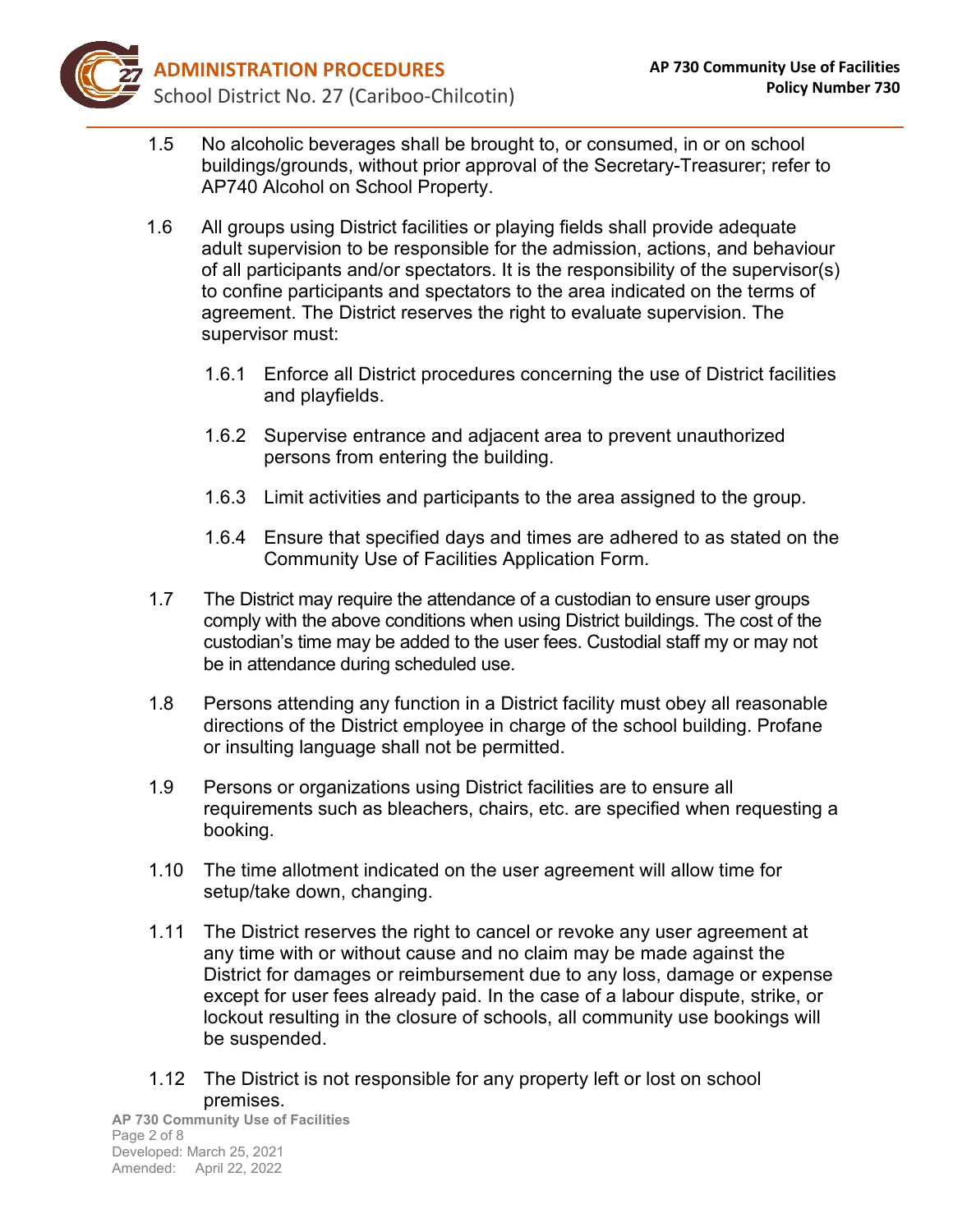

- 1.13 Hosting of games of chance, including lotteries, raffles, or bingos on District property is permissible, subject to the applicable persons or organization obtaining the appropriate permits. A copy of said permits must accompany the Community Use Application.
- 1.14 No connection to electrical panels will be permitted without prior authorization from the District's Manager of Facilities and Transportation. User groups will incur any costs associated with this request. All requests for electrical connections must be made at the time the application for use of facilities is submitted. No alterations, installations or fastening shall be permitted on any building. Any damages will be assessed to the client, repaired to District standards at District labour rates and billed to the client.
- 1.15 The District reserves the right to restrict the use of any District facility or field due to weather conditions or scheduled maintenance.
- 1.16 Vehicles are NOT allowed on playfields at any time.
- 1.17 District employees who make application to use District facilities for private purposes must follow normal procedures for access to facilities and shall be subject to standard rates. No employee may volunteer services for an individual or organization using the facilities where it would contravene any part of these regulations.
- 1.18 When an event necessitates overtime work by a District employee, the rate charged will be in accordance with the salary schedule in effect at that time. No direct payment to District personnel is to be made by the persons or organization renting the facilities.
- 1.19 No advertising for commercial purposes may be done through the school nor can advertising be attached to the outside of the school unless expressly approved by the Principal. All proceeds resulting from such advertising must go directly to a school fund.
- 1.20 Access codes to any District facility will only be issued to the event supervisor named on the application at the discretion of the Manager of Facilities and Transportation, or designate, and with receipt of a key deposit (\$100.00) in advance, if applicable.
- 1.21 In facilities where an intruder alarm system is installed, it is the responsibility of the user group to assure upon entering or leaving the building that the District employee in charge is made aware. Any costs incurred by the District for security call outs due to the user group activating an alarm **WILL** be billed to the user group at cost.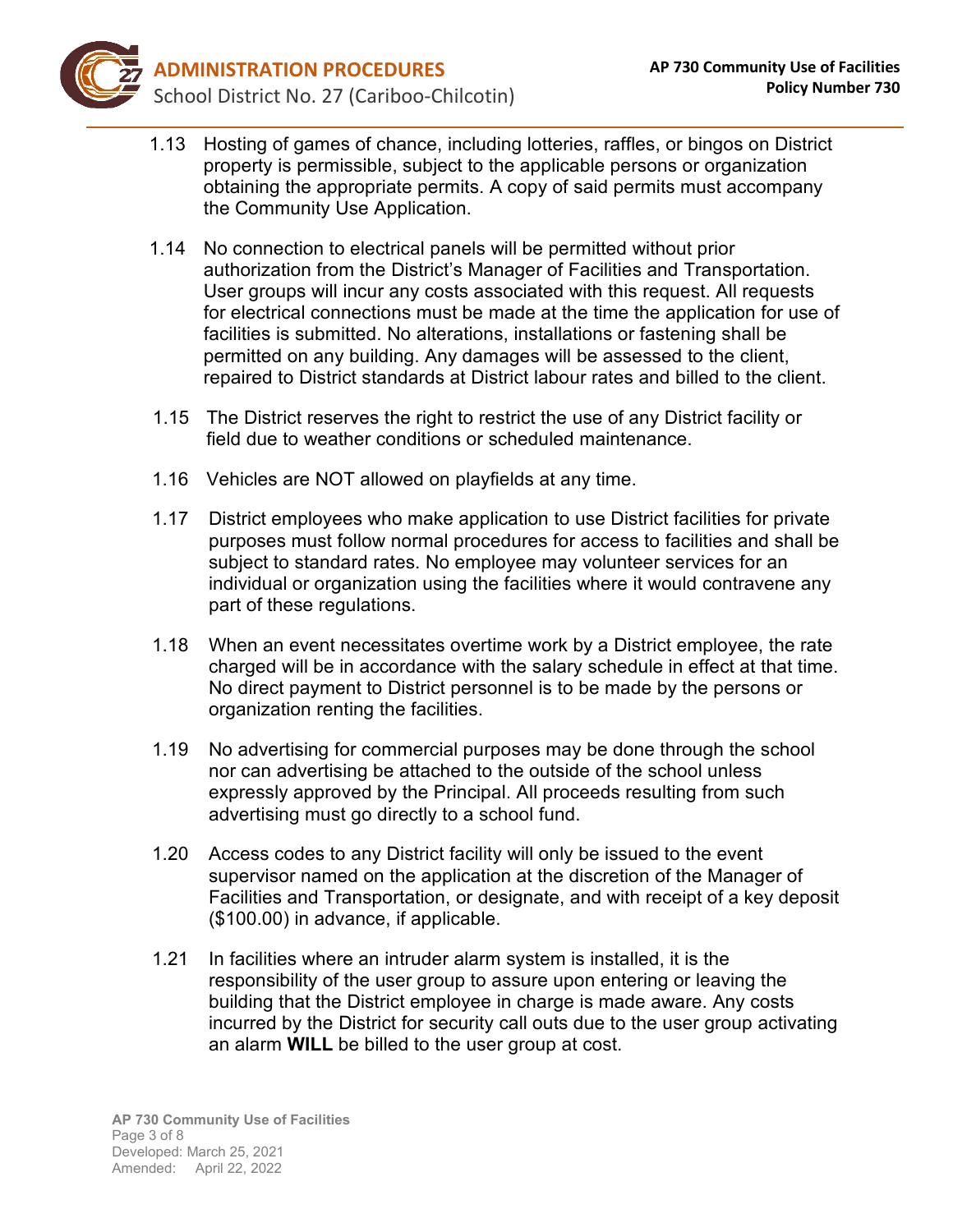

1.22 Janitorial supplies and equipment will not be made available to user groups; however, users may assist custodial staff members following facility use in removing tables, chairs, equipment, and garbage in order to keep their costs down. In **NO CASE** may a user group perform actual cleaning tasks. Such work **MUST** be done **ONLY** by School District custodial staff. Where users require custodial staff to set up and/or take down tables and chairs they must indicate this request upon application for use of space and will be billed the applicable rate for the custodial time.

## **2. Use of Playing Fields**

School playing fields are open for use by the community at times other than those required by the District or joint use and community use agreement holders. Priority will be given to organized groups and the District has the right to restrict the type of game or activity.

- 2.1 Applications for the use of school playing fields, together with schedules if applicable, should be made to the booking clerk no later than one calendar month prior to the beginning of the scheduled function.
- 2.2 No user fees will be charged but costs for any damage to fields will be invoiced to the user group as indicated on the terms of agreement.
- 2.3 Golf shall not be permitted on any school playing fields.
- 2.4 The District shall not grant permission to anyone wishing to use school playing fields or lawns for the grazing and/or housing of livestock, except as required for school agricultural programs or other educational uses.
- 2.5 Use of playing fields or parking lots as campsites for overnight accommodation is strictly prohibited.
- 2.6 When field conditions are inferior, the Manager of Facilities and Transportation or the Grounds Lead Hand, on behalf of the District, shall reserve the right to cancel all activities by closure of any or all fields.
- 2.7 Unless prior arrangements have been made, field users are not permitted inside school buildings for any purpose. Field users are strictly prohibited from urinating or defecating on school grounds. User agreements will be revoked immediately.
- 2.8 Field users are welcome to have on-site portable toilets from commercial providers and maintained at their own expense. The District will approve the location of such portable toilets.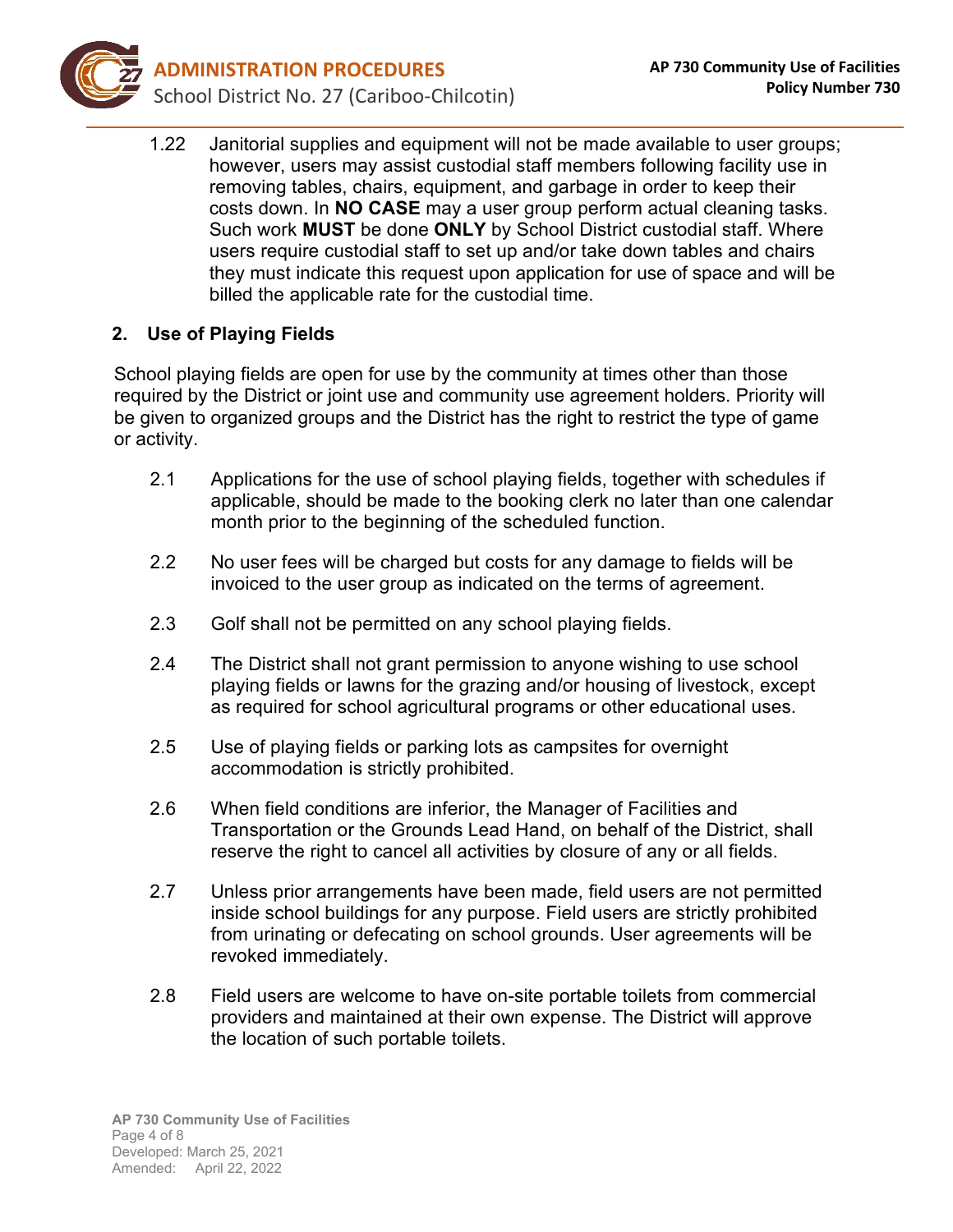

## **3. Procedure for Bookings and Rental Rates and/or User Fees**

User groups should carry a copy of the user agreement from the District. District employees may ask to see the agreement prior to allowing entry into any facility. All bookings shall be made through the Booking Clerk at the Administration Office located at 350 North 2<sup>nd</sup> Avenue, Williams Lake in accordance with the following:

- 3.1 School facilities shall be available to responsible organized groups after 5:00 p.m. on regular school days. Not in session days and weekends will be at the discretion of the Secretary-Treasurer or designate. Facilities must be vacated by 10:00 pm on regular school days and 11:00 pm on weekends. Any extensions of these times will only be approved by the Secretary-Treasurer under exceptional circumstances.
- 3.2 School principals shall indicate to the booking clerk by June 30 of each year the dates the school or field is to be reserved for after-hours K-12 school educational activities during the following school year. Other times throughout the year may be requested no later than one calendar month prior to event and will only be approved if other users can be accommodated elsewhere.
- 3.3 Private childcare providers may operate within District facilities provided that:
	- 3.3.1 The day care has been licensed by the Ministry of Health.
	- 3.3.2 Proof is provided to the District that appropriate insurance coverage is in place.
	- 3.3.3 Childcare staff can produce an approved criminal record check satisfactory to the District and Ministry of Health upon request by the District.
	- 3.3.4 Operation of the childcare service is subject to review by the District for any reason, and permission to operate the childcare may be withdrawn with 30 days' notice given by the District.
	- 3.3.5 There is no additional cost to the District.
	- 3.3.6 Emergency evacuation plan is in place and approved by the principal.
	- 3.3.7 The day care/after school care program and operator have the express approval of the Principal.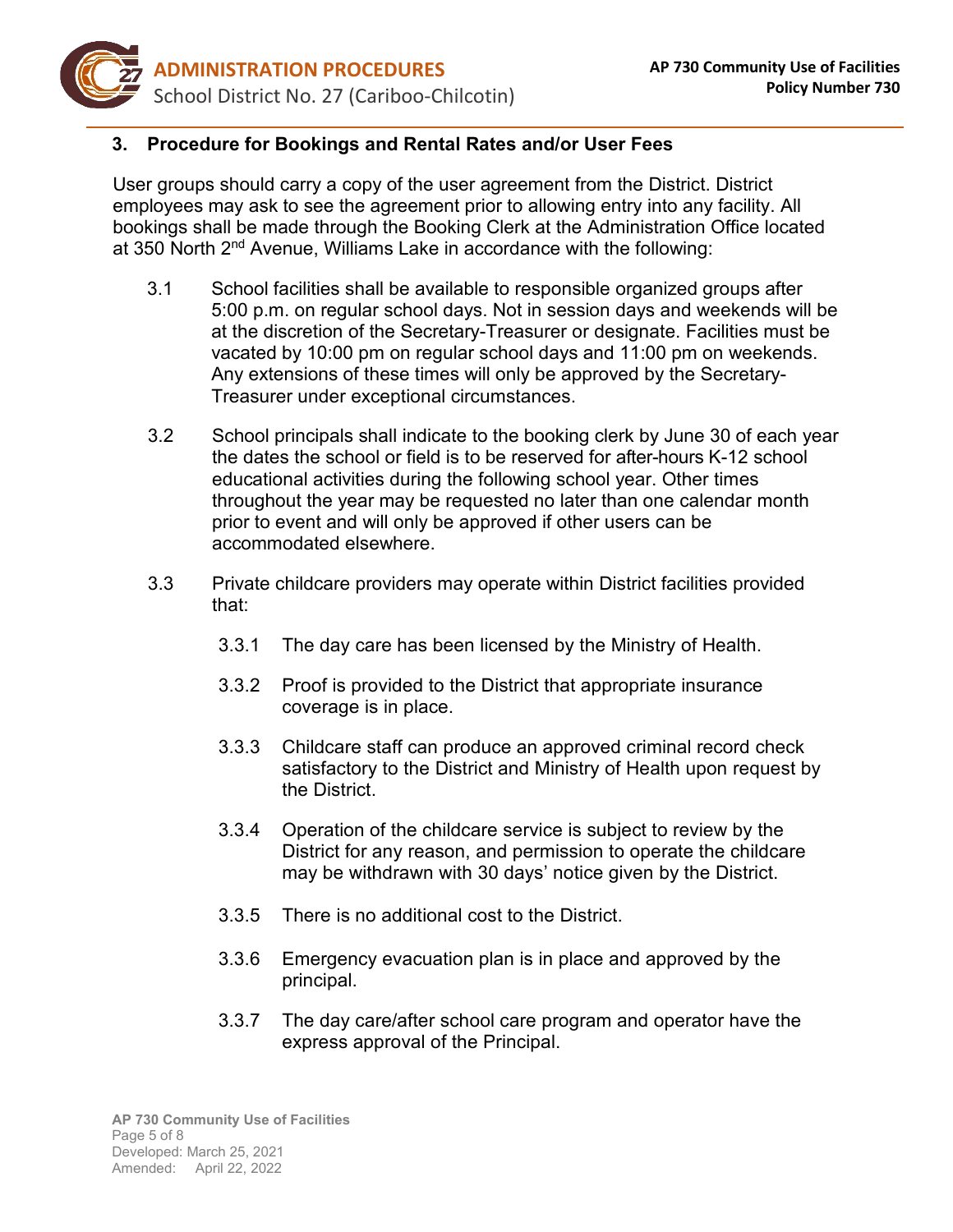

3.4 Prior to June 30<sup>th</sup> of each year, Joint Use and Community Use Agreement holders shall advise the booking clerk of facilities required to offer their programming for the following school year. Other times throughout the year may be requested no later than one calendar month prior to event and will only be approved if space is available.

## **4. Rates and/or User Fees**

- 4.1 ALL fees and/or deposits must be paid no less than 5 days in advance of the function.
- 4.2 ALL functions with an expected attendance of 100 or more individuals shall be subject to a \$200.00 refundable security deposit. Refunds will be paid within 30 days after the function and inspection of the facility. If additional costs are incurred over and above those covered in the user or rental fees as determined below, said costs will be deducted from the damage deposit, an accounting of which will be stated upon the payment of said deposit to the user.

#### **5. Other Facilities or Spaces**

#### 5.1 **Kitchen and Lunchroom Facilities**

Except as indicated below, requests for use of kitchen facilities, home economics rooms and kitchen equipment must be made at the time the application is submitted.

- 5.1.1 Use of Columneetza Cafeteria kitchen is prohibited without the express consent of the Principal and the Secretary-Treasurer.
- 5.1.2 Use of cutlery, dishes, fryers, freezers, grills, and other equipment is prohibited.
- 5.1.3 Use of refrigerators and stoves will be granted only with the permission of Principal.

#### 5.2 **Equipment**

The use of any school equipment is at the sole discretion of the Principal of the school, who may specify equipment to be used and an operator where applicable. A fee may also be charged.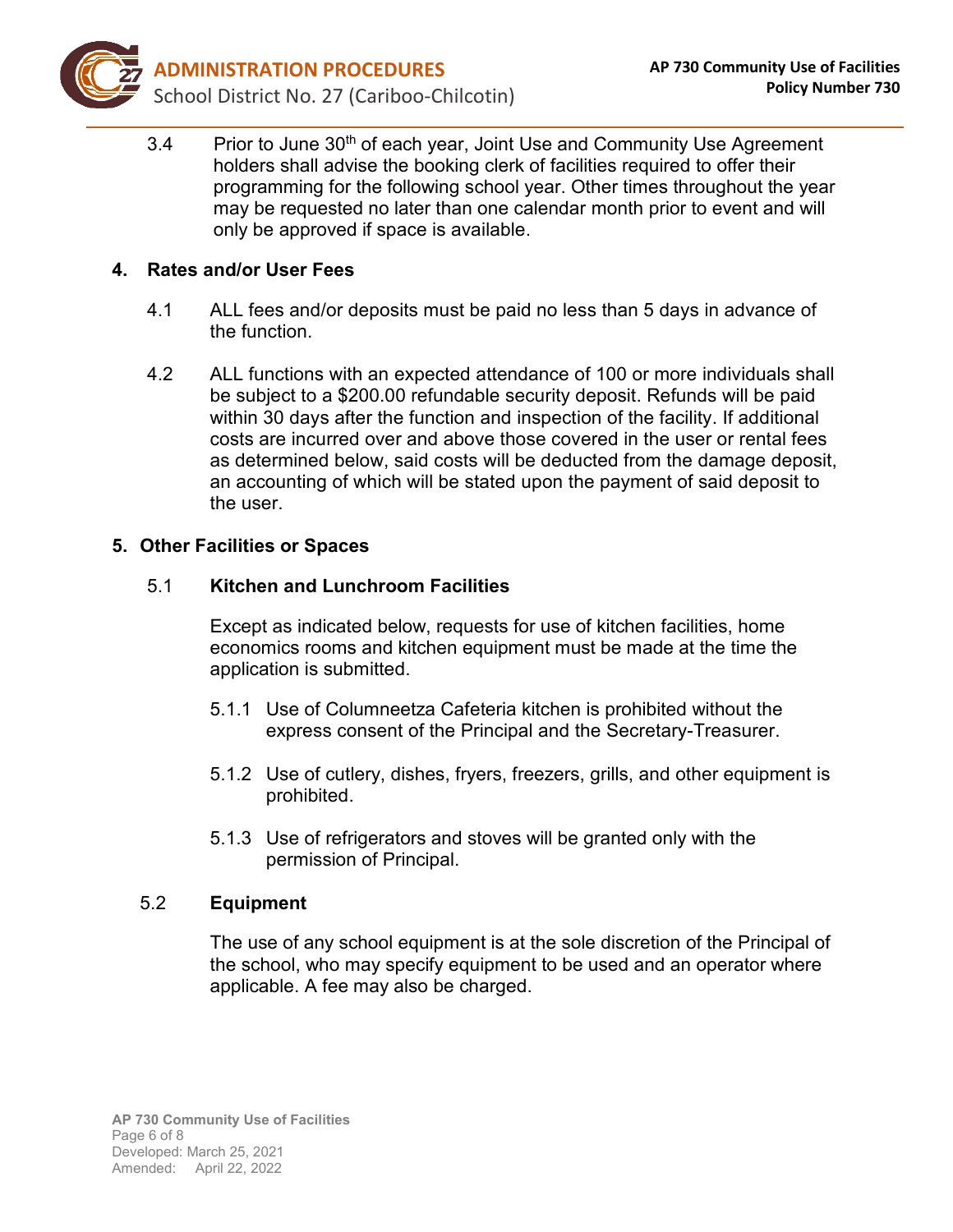[Terms of Agreement](https://sd27storage.blob.core.windows.net/media/Default/medialib/terms-of-agreement-contract-community-use.3e160a3709.pdf) & Contract

[Application for use or Rental of School Facilities & Playing Fields](https://sd27storage.blob.core.windows.net/media/Default/medialib/community-use-of-facilities-application-form.3eec734725.pdf)

[Application for Consumption of Alcohol on School Property](https://sd27storage.blob.core.windows.net/media/Default/medialib/apf_740_application-for-consumption-of-alcohol-on-school-property-form.7440323707.pdf) Form

# **Group A** – School/District Use, Joint/Community Use Agreement parties, CCTA, IUOE

There will be NO USER FEES charged for the following activities, provided that the activity adheres to the time and area stated on the agreement. However, as stated above damage deposit and/or custodial fees may be necessary dependent on the size of the function.

# **School:**

- All co-curricular and extra-curricular use of school space.
- Special community cultural or fundraising events co-sponsored by the student council and community organizations.
- Parent Advisory Committee (PAC): All PAC meetings and other activities including fairs, bazaars, etc.
- Cariboo-Chilcotin Teachers Association (CCTA): Regular meetings
- International Union of Operating Engineers Local 959 (IUOE): Regular meetings
- District: All workshops, meetings, and in-service training.
- Joint/Community Use Agreements.
- Grad / Dry Grad Meetings

**Group B** – Non-Profit Groups (i.e., service clubs, churches, non-registered groups)

The following rates will be in effect for these groups, custodial fees may also be applicable.

| <b>Rental Space</b>                             | <b>User Fee</b> |
|-------------------------------------------------|-----------------|
| <b>Classroom</b>                                | \$20.00 per use |
| Cafeteria, Library, Small Gymnasium, or Commons | \$30.00 per use |
| <b>Medium Gymnasium</b>                         | \$40.00 per use |
| <b>Large Gymnasium</b>                          | \$50.00 per use |